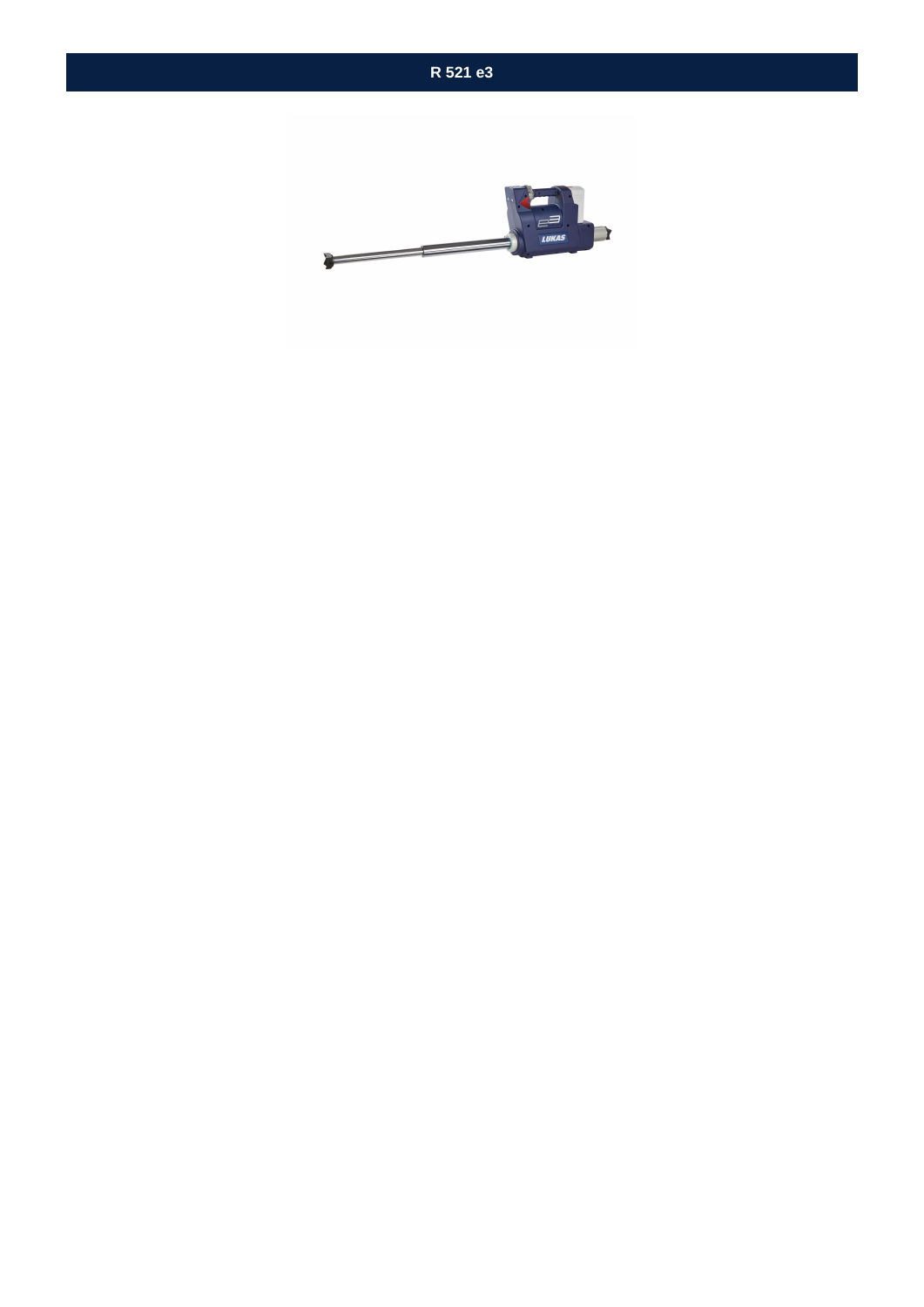## **LUKAS MIDDLE CLASS AND SCALE**

The LUKAS rescue cylinders impress with a convincing lifting power, a particularly firm hold and a long reach. The R 521 e<sup>3</sup> is our mid-range model of our telescopic rescue cylinders. Its prismatic claw technology bites into any material and sits firmly in any position.

#### **NEXT LEVEL OF RESCUE OPERATIONS WITH MORE CONTROL**

A highlight of our e<sup>3</sup> rescue equipment series is the intelligent dashboard, which enables a direct exchange between user and equipment. You get more control during the operation through the different performance indicators on the display. This makes rescue operations smarter, safer and more efficient.

# POWER UNDER e<sup>3</sup> CONTROL.

# **FEATURES DASHBOARD**

#### SAI TWATER

With the blue LUKAS e3 battery, rescue operations in saltwater at depths of 3m for up to 60 minutes are no longer an issue. The saltwater icon will illuminate on the dashboard to confirm that a saltwatercompatible battery has been inserted.

#### POWER

The power indicator scale shows the pressure range the tool is operating in during use and provides information about the remaining power resources.

#### **TEMPERATURE**

The temperature indicator alerts the user to the possibility of the tool overheating.

#### TURBO

To work even faster, the e3 series has a turbo mode that can be easily controlled via the star grip. The user can activate turbo mode by fully activating the star grip all the way to the right. The matching icon on the dashboard remains illuminated as long as the tool is being used in turbo mode.

## **CAPACITY**

The rescue tool communicates with the LUKAS rescue battery via built-in software and provides the user with information about the battery's remaining capacity. The charge level indicator is used to simplify monitoring of the battery's remaining capacity and ensures that the user can swap out the battery in a timely manner.

# STAR GRIP

When the star grip is turned, the respective direction indicator lights up as long as the grip is turned in this direction. It shows the user at the moment of the work step whether the device is currently opening or closing.